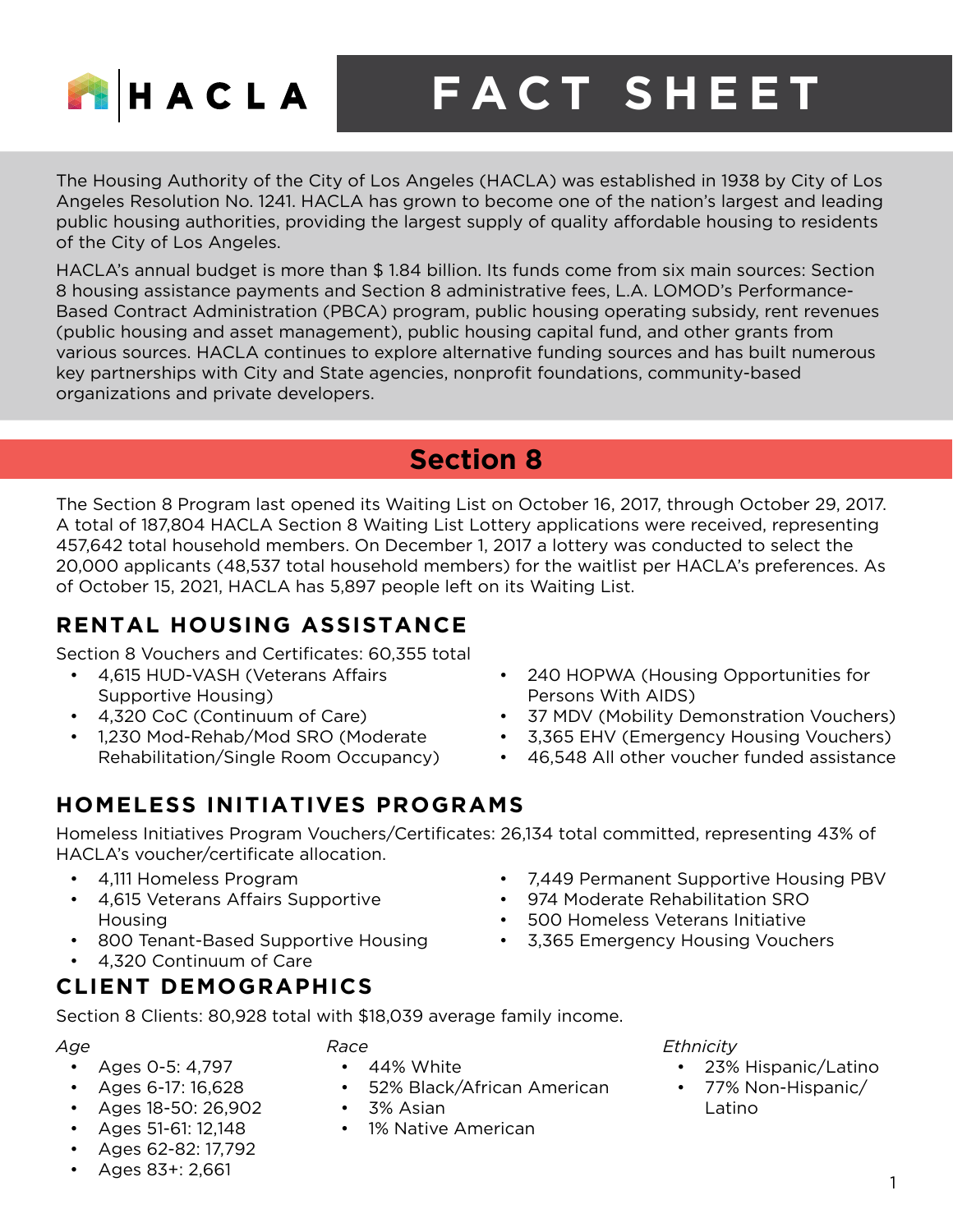

# **Public Housing**

### **BY THE NUMBER**

Public Housing Sites: 6,488 units inclusive of

- 14 Large Family Developments with 6,364 units owned/operated by HACLA.
- 1 privately owned senior building with 30 units Del Rey Square
- 2 privately owned mixed finance developments with 94 units - Wilmington Townhomes (46 units and Harbor View (48 units)

### **RESIDENT DEMOGRAPHICS**

Public Housing Residents: 19,187 total with 2.97 average family size and \$24,881 average family income.

*Race and Ethnicity*

- 75.1% Hispanic ((14,387)
- 21.5% Black/African American (4,124)
- 1.8% Asian (347)
- 1.3% White (257)
- 0.3% Multiple/Other (72)

#### *Age and Gender*

- Ages 0-5: 1,422 (755 Male, 6667 Female)
- Ages 6-13: 3,558 (1,791 Male, 1,767 Female)
- Ages 14-17: 2,008 (1,003 Male, 1,005 Female)
- Ages 18-21: 1,693 (840 Male, 853 Female)
- Ages 22-40: 4,053 (1,364 Male, 2,689 Female)
- Ages 41-60: 3,863 (1,111 Male, 2,752 Female)
- Ages 61+: 2,590 (874 Male, 1,716 Female)

| HACLA-Owned/<br><b>Operated Sites</b> | # Units |
|---------------------------------------|---------|
| <b>Avalon Gardens</b>                 | 164     |
| Estrada Courts & Extension            | 414     |
| Gonzaque Village                      | 184     |
| <b>Imperial Courts</b>                | 490     |
| Jordan Downs                          | 540     |
| <b>JD Scattered &amp; Mosaics</b>     | 34      |
| Mar Vista Gardens                     | 601     |
| Nickerson Gardens                     | 1,066   |
| Pico Gardens & Las Casitas            | 296     |
| Pueblo Del Rio & Extension            | 660     |
| Ramona Gardens                        | 498     |
| Rancho San Pedro &<br>Extension       | 478     |
| Rose Hill Courts                      | 76      |
| San Fernando Gardens                  | 448     |
| <b>William Mead Homes</b>             | 415     |
| Total                                 | 6,364   |

# **Public Housing Redevelopment**

#### **JORDAN DOWNS**

HACLA is engaged in the redevelopment of the Jordan Downs public housing community in the Watts neighborhood of South Los Angeles. The planning for the project began in the late 2000s, and construction activities began in 2017, with the creation of a new public street, Century Boulevard, followed by the first phases of ground up new construction. So far, HACLA has completed 3 phases with 250 housing units and a new shopping center with 115,00 square feet of commercial space. Three phases with 272 units are under construction now, and 5 more phases with 464 units are in predevelopment and set to begin construction over approximately the next year. When completed, the Jordan Downs redevelopment will have 1,569 housing units, including one for one replacement of the original 700 public housing units using a Build First approach, along with commercial and community spaces and new parks and infrastructure. The project also includes investments in programming in the surrounding community. The total development cost for the new housing at Jordan Downs is expected to be over \$800 million, with a mix of federal, state, and local funding sources, including highly competitive HUD Choice Neighborhoods funding.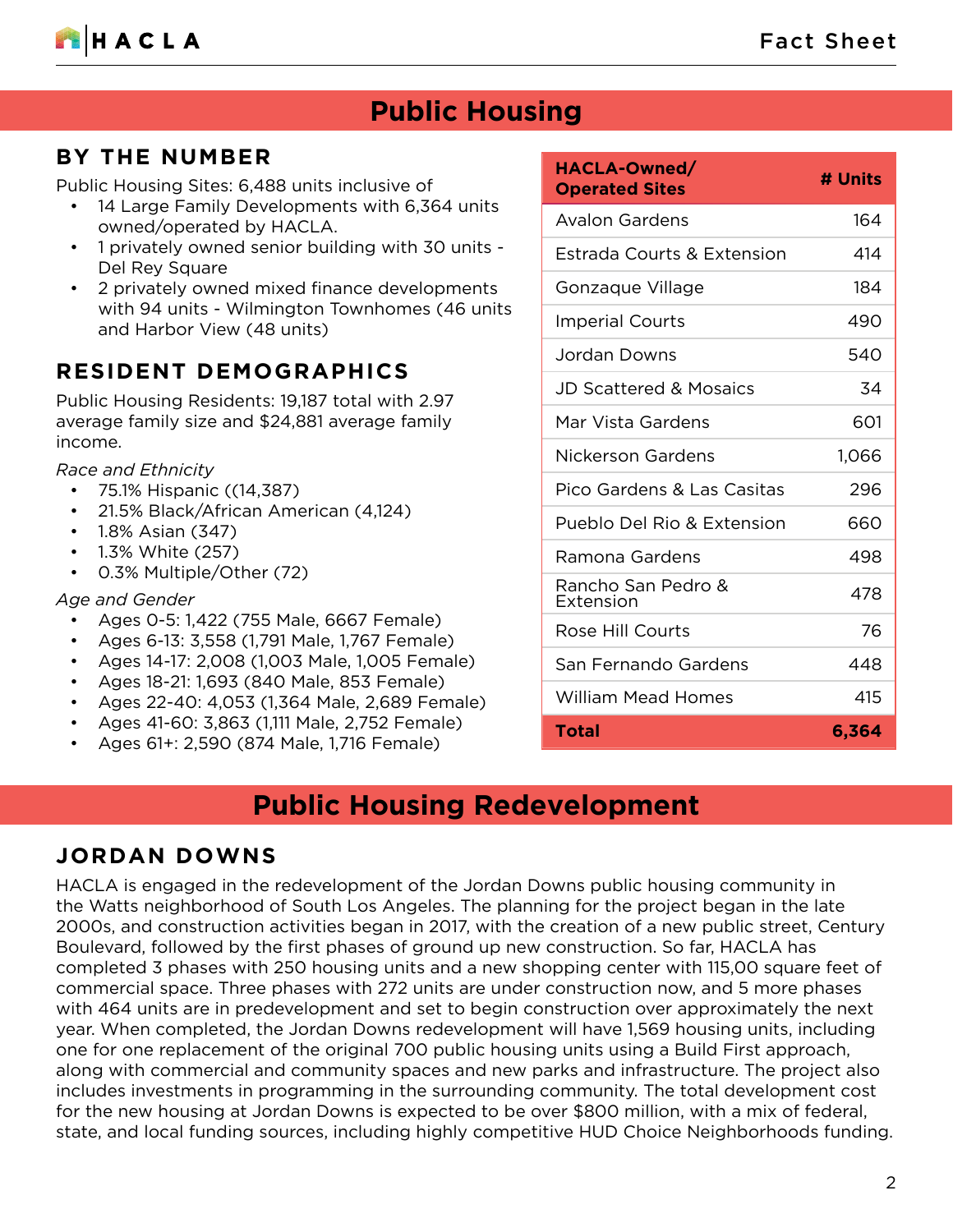

### **RANCHO SAN PEDRO**

HACLA is in the entitlement phase of its second major public housing redevelopment at Rancho San Pedro in the San Pedro neighborhood in the Harbor area. On this project, HACLA is working with a collaborative of three developer partners to transform the existing public housing community of 478 units into a mixed income community with 1,390 housing units. This project will also include one for one replacement of public housing units, along with parks and commercial and community spaces. HACLA and the developer team are preparing for CEQA and city planning entitlements to be completed in 2022, followed by vertical construction of an offsite phase for replacement housing in 2023. Overall, the project will consist of 19 phases to be fully built out in 2039. This project also received a HUD Choice neighborhoods award, along with federal funding to build a new green space along the harbor across the street from the development, which is currently underway.

### **ROSE HILL COURTS**

HACLA is also redeveloping the Rose Hill Courts public housing community in the El Sereno neighborhood. On this project, HACLA is partnering with Related California. This is a two-phase project that will replace 100 public housing units with 185 new units of public and affordable housing. The first phase, with 89 units, began construction in June 2021 and will be completed in Summer 2023. The project will also include a new on-site central park with amenities for residents and a management office and community building. The second phase, with 96 units, is currently in the process of applying for financing, and is expected to go into construction 2023 and be completed in 2024 to 2025. The total development cost for both phases of the project is expected to be over \$144 million.

### **WILLIAM MEAD HOMES**

In 2021, HACLA began the initial phases of planning for the redevelopment of William Mead Homes, a 415 unit public housing community on the edge of Downtown next to Chinatown. Throughout 2021, HACLA held a series of meetings with current residents. In Fall 2021, HACLA received a Choice Neighborhoods Planning Grant from HUD to begin a formal planning process leading to a redevelopment plan that can be used to guide entitlement and funding applications in coming years. HACLA anticipates being able to add many additional affordable housing units to the site along with one for one replacement of public housing units and other amenities.

### **PUEBLO DEL SOL**

HACLA is in the process of rehabbing the Pueblo Del Sol public housing community in the Boyle Heights neighborhood. This is a 377 unit development that was built in 2003 on the site of the former Aliso Village public housing development. HACLA partnered with Related California on this project, and received bonds and tax credits to rehab each unit and add community and amenity spaces to the development. The first phase of the project began in November of 2020 and is slated to be complete next month. The second phase began in July of 2021 and will be completed Fall 2022. The total development cost for the project is \$113 million, including over \$35 million of HACLA financing.

# **Asset Management**

The HACLA Asset Management department currently oversees a portfolio of 103 properties, comprised of 2,893 units, which facilitates HACLA's mission of preserving, enhancing, and expanding deeply affordable housing. In addition, Asset Management collaborates with Development Services in the current redevelopment of over 800 affordable housing units throughout the City of Los Angeles. These units will increase the Asset Management's